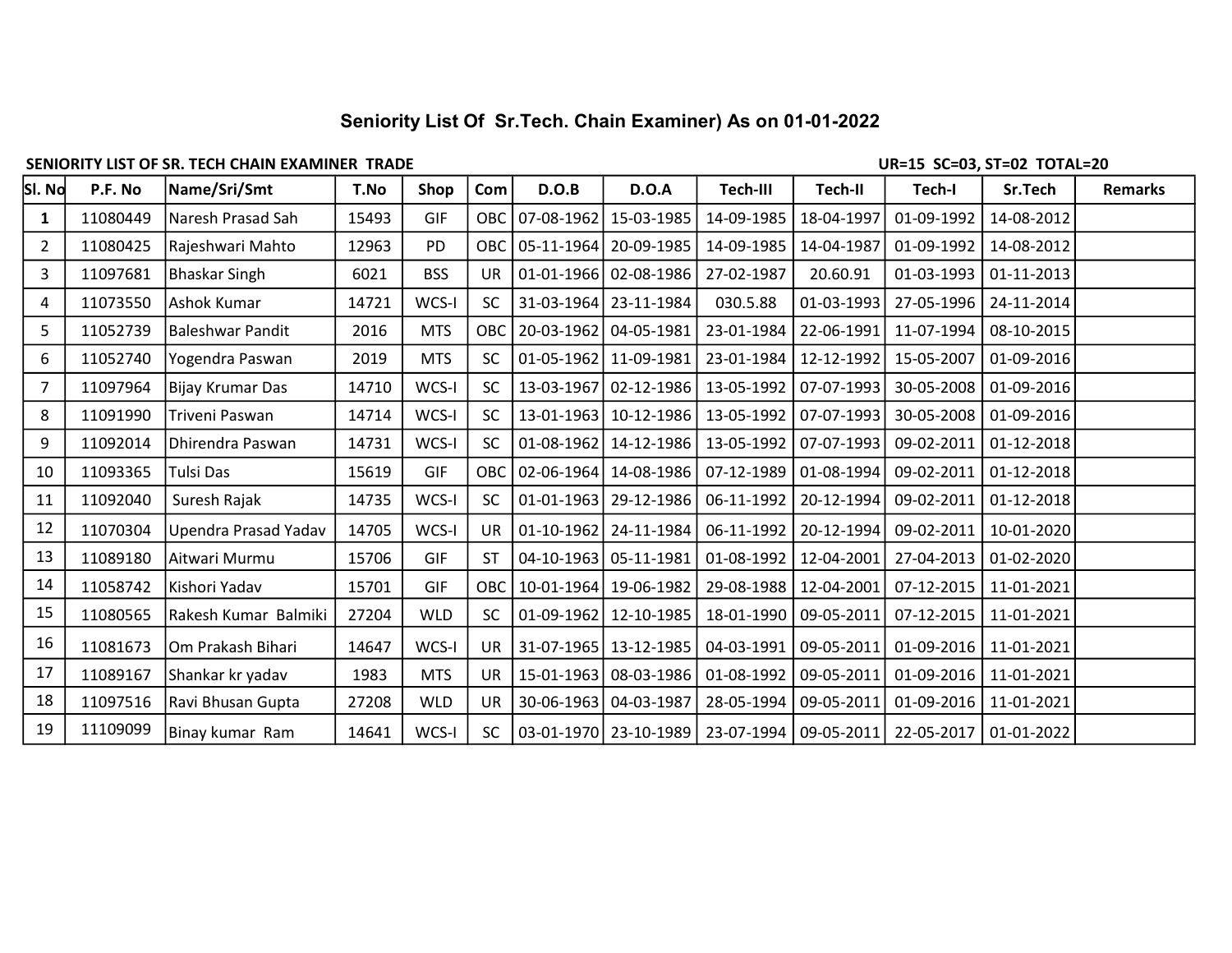## Seniority List Of Tech-I, Chain Examiner) As on 01-01-2022

## SENIORITY LIST OF TECH-I CHAIN EXAMINER **EXAMINER** SENIORITY LIST OF TOTAL=39

| SI. No | P.F. No   | Name/Sri/Smt         | T.No  | <b>Shop</b>  | Com | D.O.B          | D.O.A                   | Tech-III   | Tech-II                 | Tech-I                               | <b>Remarks</b> |
|--------|-----------|----------------------|-------|--------------|-----|----------------|-------------------------|------------|-------------------------|--------------------------------------|----------------|
|        | 11109129  | Vir Abhimanyu        | 14644 | WCS-I        | SC  |                | 01-01-1971   23-10-1989 |            |                         | 01-03-1993   23-07-1994   22-05-2017 |                |
|        | 11109130  | IBalram Paswan       | 14645 | WCS-I        | SC  |                | 01-02-1967   23-10-1989 |            |                         | 01-03-1993   23-07-1994   22-05-2017 |                |
|        | 11105598  | Ashok kumar          | 14651 | WCS-I        | UR  |                | 01-03-1964   01-09-1988 | 01-03-1993 | 20-09-1994              | 22-05-2017                           |                |
|        | 111106440 | Krishna Nand singh   | 14658 | WCS-I        | UR  | l 30-03-1967 l | 10-09-1988              |            |                         | 20-09-1994   06-11-2012   22-05-2017 |                |
|        | 11113170  | Anil Kr Mandal       | 27209 | <b>WLD</b>   | UR  |                | 02-02-1965   02-06-1990 |            |                         | 21-08-1998 06-11-2012 22-05-2017     |                |
| b      | 11107625  | Shambhu Nath Chouras | 1439  | <b>WRS-I</b> | UR  |                | 01-05-1970   29-11-1989 |            | 23-08-1995   07-12-2015 | 10-01-2019                           |                |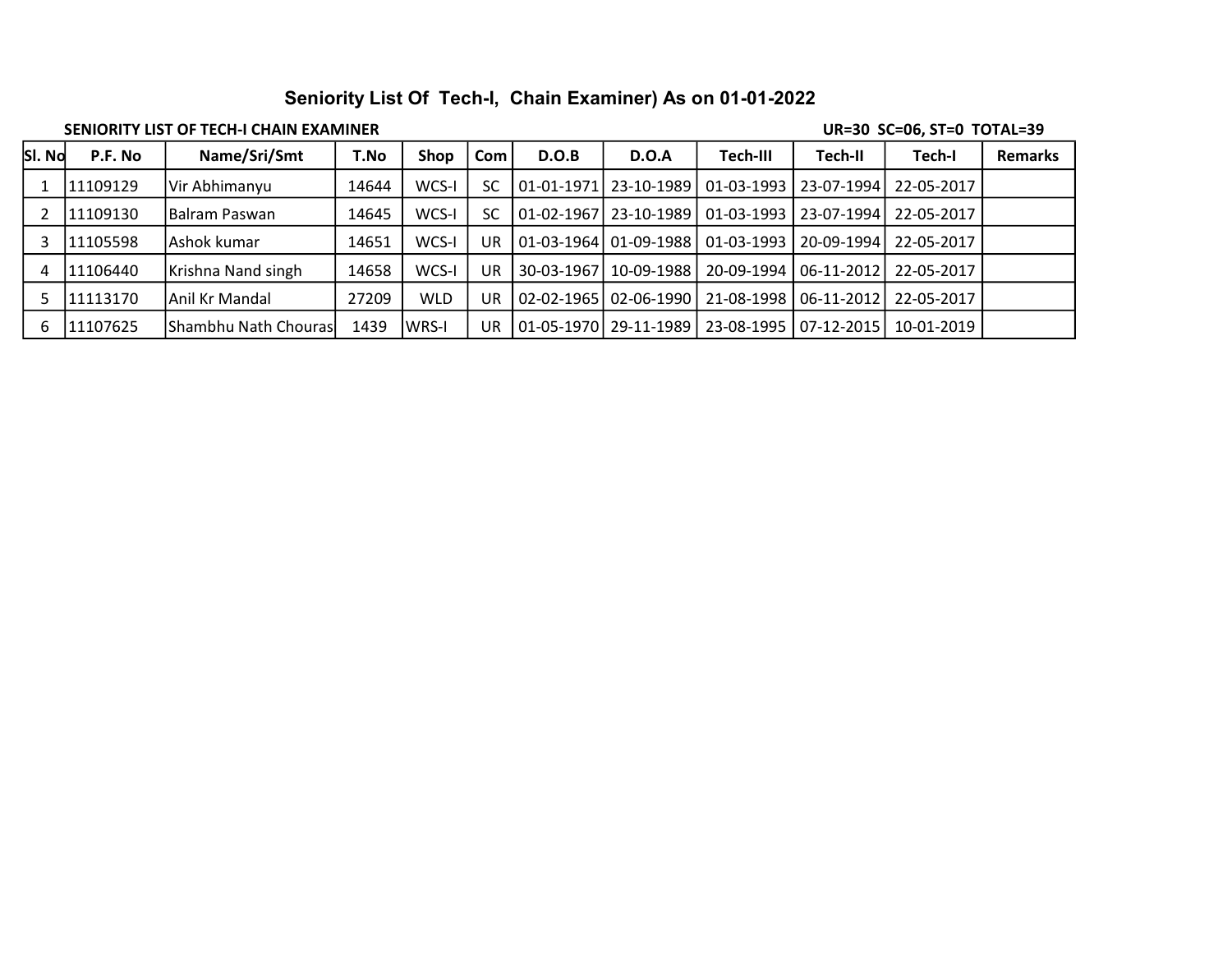# Seniority List Of Tech-II, Chain Examiner) As on 01-01-2022

## SENIORITY LIST OF TECH-II CHAIN EXAMINER TRADE UR=05 SC=01, ST=00 TOTAL=06

| SI. No | P.F. No  | Name/Sri/Smt            | T.No | <b>Shop</b> | Com       | D.O.B            | <b>D.O.A</b>     | Tech-III   | Tech-II    | <b>Remarks</b> |
|--------|----------|-------------------------|------|-------------|-----------|------------------|------------------|------------|------------|----------------|
|        | 11150105 | Mithlesh Kumar          | 9506 | WCS-II      | ОВС       | 05-06-1986       | 16-06-2010       | 21-09-2017 | 24-06-2020 |                |
|        | 1115017  | lAmresh Kumar           | 9507 | WCS-II      | OBC.      | $07-01-1987$     | 16-06-2010       | 21-09-2017 | 24-06-2020 |                |
|        | 11150063 | Lakhan Lal Paswan       | 9508 | WCS-II      | <b>SC</b> | $03 - 01 - 1983$ | 18-06-2010       | 21-09-2017 | 24-06-2020 |                |
| 4      |          | 5025568679 Nilesh Kumar | 9509 | WCS-II      | ОВС       | 10-04-1985       | 03-03-2011       | 21-09-2017 | 24-06-2020 |                |
|        | 11140380 | Rekha Devi              | 2001 | <b>MTS</b>  | <b>SC</b> | 11-12-1976       | $06 - 08 - 2004$ | 21-09-2017 | 24-06-2020 |                |
| 6      | 11140392 | lSushila Devi           | 2006 | <b>MTS</b>  | ST        | 16-12-1972       | 06-08-2004       | 21-09-2017 | 24-06-2020 |                |